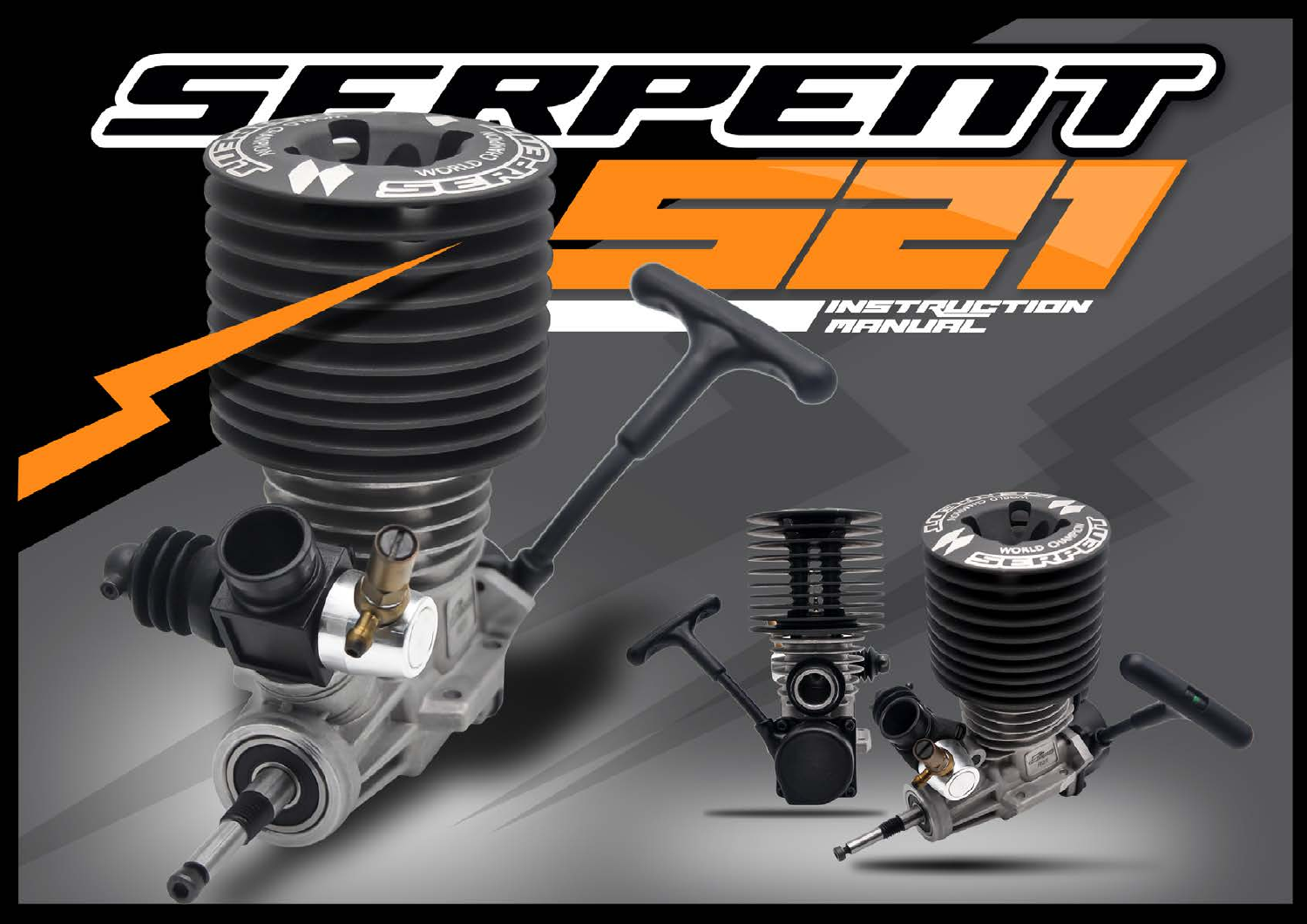# serpent s21 engine #130001

## introduction

Thank you very much for choosing a Serpent engine. Read this manual with great attention before racing the engine, for your own safety as well as for others, and to ensure you can enjoy your engine for a long time.

The engine is manufactured from precision parts. Always treat the engine and parts very carefull and avoid dirt and damage at al/ times. The carburetor of the engine is pre-set in such way that easy starting is possible.

In case you want to change any setting then follow the manual as per below. Read very careful/y before making changes. Its always possible to restare default settings if needed.

## Running-in

The engine is brandnew and requires a run-in session. This run-in session will allow oil to lubricate the inner parts of the engine, the piston and sleeve will get the best possible match and sorne coal will develop and create a perfect seal inside the engine.

Follow the section Engine run-in carefully. It will protect your engine and increase performance and lifetime.



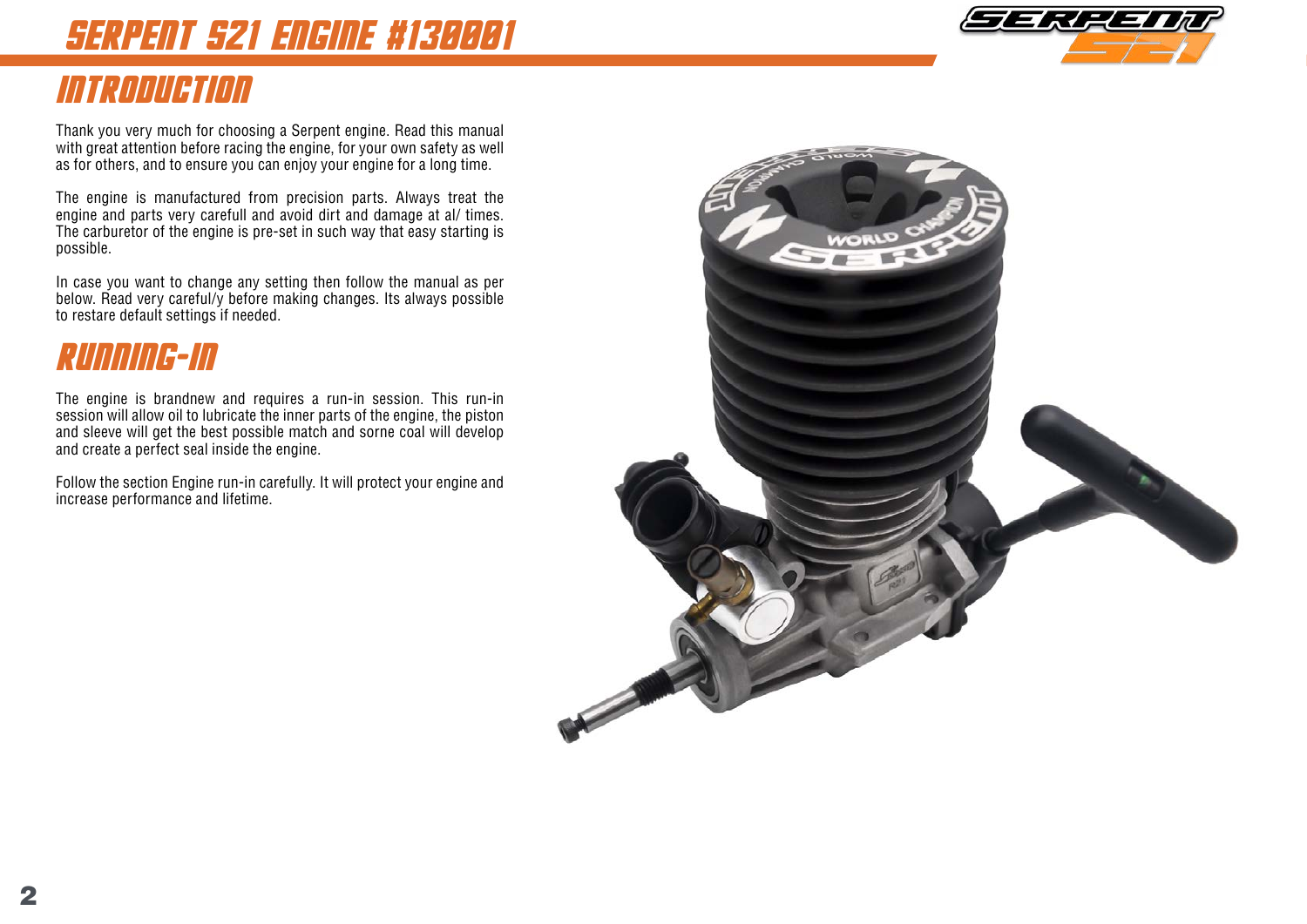## SERPENT s21 ENGINE SPECS OVERVIEW

#### **AIRFILTER:**

Makes su re the air that enters the carburetor is clean, so the engine will live longer. The filter must be oiled well, with a good quality foam airfilter oil. Clean and re-oil or replace after each 5 tanks of fuel.

### **COOLING HEAD**

This helps to keep the engine on the right temperature. During running the head will become very hot, so never touch with bare hands, and keep away from your bodyparts.

### **GLOWPLUG**

The Glowplug ignites the compressed fuel-air gas-mixture inside the engine. The glowplug is ignited with a glowplugstarter. When the engine runs the glowplugstarter can be removed. The glowplug is a normal one (not turbo) and requires a brass shim to seal.

### **Throttle-lever**

This lever controls the throttle opening.

#### **Pull starter**

The recoilstarter or pullstarter is used to start the engine, its has a spring inside which will wind back the rape. Dont pull it too far out.

#### **Carburettor**

The carburetor mixes air and fuel into gas and controls the gas-flow going into the engine. High speed needle: adjusts the overall amount of fuel flowing into the carburettor Low speed needle: adjusts the amount of fuel flowing into the carburettor at idel and low revs ldle speed needle: adjusts the carburettor opening when at idling

#### **INITIAL Setting:**

The carburettor of the engine has been pre-set, so the starting will go as easy as possible. The standard settings are as following: always start from needle fully in, and screw full turns out as below:

- High speed needle: adjusts the overall amount of fuel flowing into the carburetor
- Low speed needle: adjusts the amount of fuel flowing into the carburetor at idle and low revs.
- Idle speed needle: adjusts the carburetor opening when at idling.



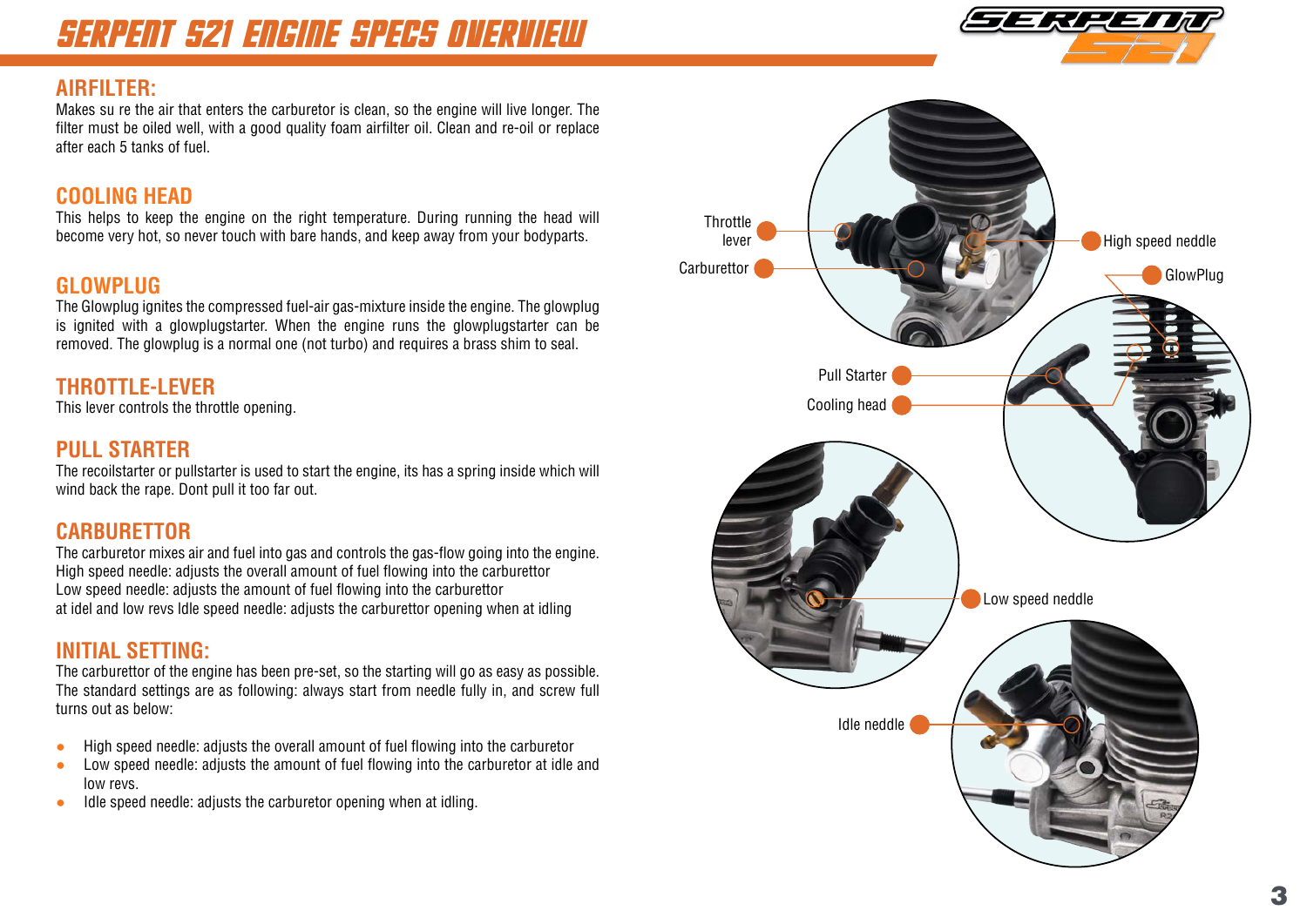# starting and using the engine



### **Notes before to start:**<br>• Before you start the engine

- Before you start the engine, first switch on the receiver and then the radio and perform all checks as above.
- When pulling the pullstarter, make sure not to pull out more than 20cm. If you pull out more the device inside may damage and the rope will not return into the case.

### **Run-in the engine**

Follow the cold start section as below.

Idling with throttle on radio in neutral position:

- Engine idle is well; this is the case if the car does not roll forward with the engine running and the throttle in neutral > leave it as it is.
- Engine stops when in neutral > Adjust the idle screw with Y4 of a turn in (clockwise) at the time, and start again; repeat as needed
- Engine idles too high; in this case the car moves farward with throttle in neutral  $>$  Adjust the idle screw with V4 of a turn out (counter clockwise) at the time until the car does not move forward anymore and engine idles well.

- Run the car one tank of fuel with this setting. When you run the car apply max 70% of total power and do not run at 70% or more for longer than a few seconds.

- After 1 tank of fuel, screw in the high speed needle 1/16 turn and run it far 1 tank again.

- Repeat this 5 times in total. Do not lean out the engine too much, as this will cause overheating and breakage. 1/16 turn out (anti-clockwise) is the minimum necessary.

- Run the engine with same setting far another 5 tanks and apply max 90% throttle .
- After the 10 tanks in total the engine is run-in and can be run at full power.

#### **Cold-start**

- Make sure the fueltank is filled to 90% with a high quality commecially available re car fuel with 25% nitro.

- Perform 5 pulls with the pullstarter without using the Glowstarter and closing the outlet-pipe of the exhaust with your finger, this will allow gas-mixture to enter the engine.

- Apply the glowplug starter and pull the pullstarter with short fast pulls. As soon as the engine runs, then lift the car up and apply short strokes with the throttle lever of your radio to warm up the engine. Remove the glowplugstarter.

- Mount body-shell and start running the car.

- When the engine is new it need a session of run-in, before the engine can be run at high speeds, follow the instructions as per below.
- If the engine does not start after 10 pulls, then stop and follow procedure as per below with title: Engine does not start.

- Try to avoid the fueltank from going empty during the run. A tank of fuel will last between 10 and 15 minutes, so refuel before it's empty, so you continue driving without restarts.

- To stop the engine, press a proper engine stopper with rubber top against the flywheel from the bottom of the chassis. NEVER use your fingers!

#### **Hot re-start**

- Apply the glowplug starter, apply a little bit of throttle on the transmitter, pull the pullstarter few times until it restarts.

- If after few pulls the engine does not start then let it cool down for 5 minutes and try again.
- In case it still does not start than fallow the instructions in section: Engine does not start.

#### **Setting the carburetor for best performance**

Follow the section: start the engine (cold or hot re-start)

- **1. High speed needle setting:**
- Adjust the settting with max 1/16 turn in or out per time.

- After changing the setting apply throttle few times with car of the ground, to allow the engine to adapt to the new setting

- Run the car again and check carefully the result.

- By turning-in the needle (clockwise) the engine will run leaner (will get less fuel) and the speed will increase, if you lean the engine too much, the engine will run too hot and damage if continued too long. If the engine runs too rich (too much fuel) the speed will go down and the engine may shut down, as the plug cannot ignite the gasses anymore.

- You can also check the correct running with an optional infrared temperature gauge; optimal temperature is around 100°C.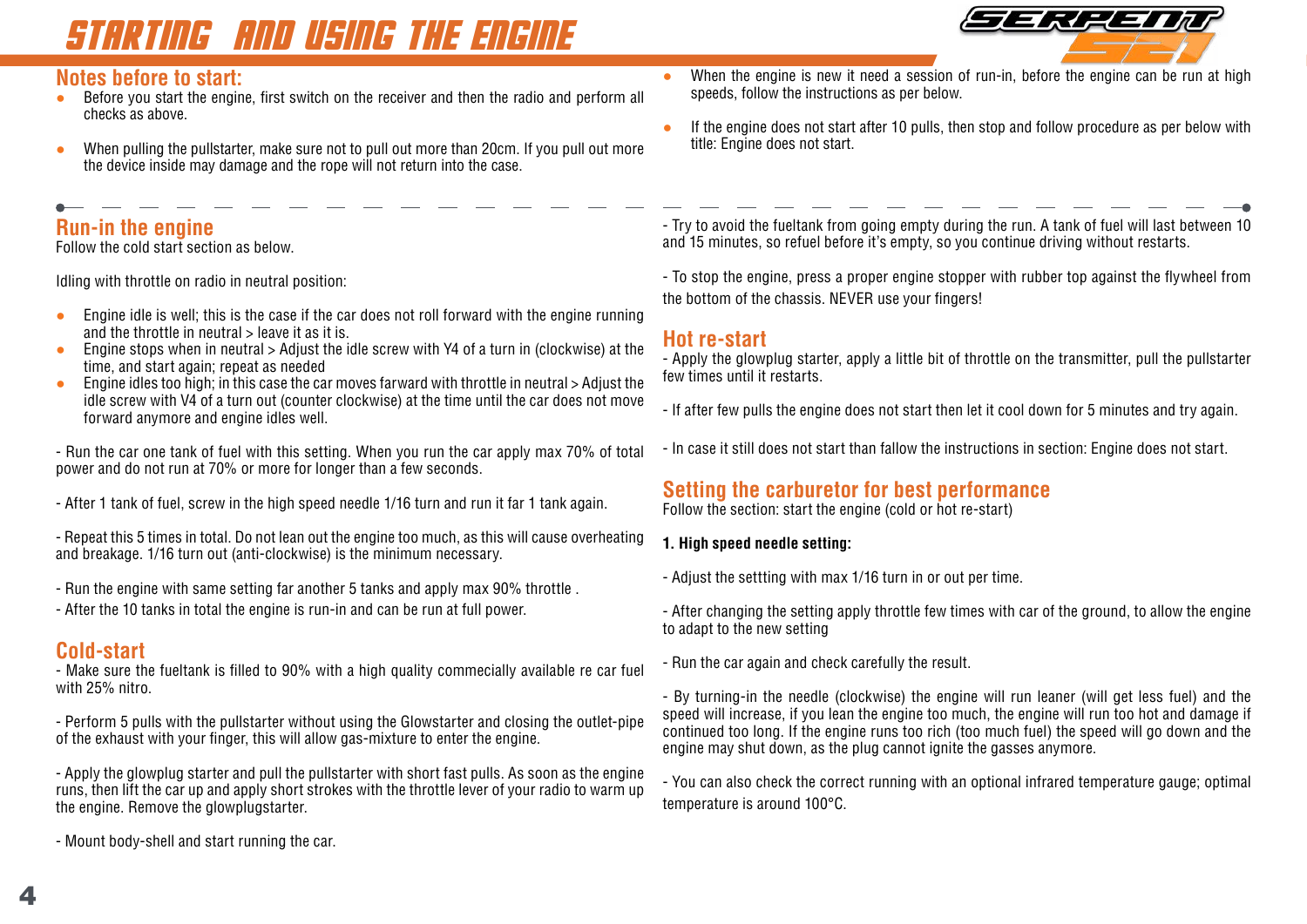# starting and using the engine



#### **2. Low speed needle setting**

- Adjust the settting with max 1/16 turn in or out per time.

- After changing the setting apply throttle few times with car of the ground, to allow the engine to adapt to the new setting.

- Run the car again and check carefully the result.

- Watch closely for the smoke coming from the pipe:

- Small amounts of smoke, regular engine sound and fast reaction on throttle > setting is fine, no adjustment needed.
- A lot of smoke and '4-stroking' sound > mixture is too rich, turn in (clockwise) the low speed needle with 1/16 turn.
- Engine stops, very little smoke, rpm/revs go up and down mixture is too lean, turn out (anti clockwise) low speed needle with 1/16 turn per time and try again.

#### **After Running the engine**

- Remove fuel from fueltank

- Restart the engine to burn any fuel still left in the engine.

- Remove the airfilter to clean/wash out and re-oil or replace the foam fully.

- Insert a few ce of normal engine oil or after run oil in the carburetor and pull the pullstarter 5 times, so the oil can move inside the engine and lubricate and protect the engine against corrossion; apply a rubber cover over the carburetor intake (in case you do not remount the airfilter yet) to prevent any debris to enter the carburetor during car cleaning or maintenance.

- Wipe of oil and dirt carefully

- Disconnect the receiver battery /switch off.

#### **Engine maintenance**

Its best to leave the maintenance of the engine to a service center/rc dealer or experienced user if you lack experience by yourself. You can learn by fallowing the guidelines of the expert user, or check out the online video's on re car engine maintenance.

#### **Problem solving: Issue and >Solution Engine doesn't start.**

- Too much fuel in the engine. >Remove the glowplug, then pull the pullstarter, so the fuel will be pushed out. Be carefull far fuelspray and use protective gloves and eye protection.

- No fuel in the engine. >Pull the throttle 5 times quicly and start again. >Check if the pipe-outlet is not hot anymore, then apply your finger to close the outlet pipe and pull the pullstart 5 times, check if fuel moves in through the tubing to the engine. Check the silicone tubing and connections to the carburetor, tank and pipe.

- Carburetor is not open for more than 0.3mm. >Re-adjust the idle screw to allow 0.3mm or more opening = turn in.

- Glowplug does not glow red when applying the glowbooster.Try another plug.
- Check if the glowbooster battery is charged. Replace or recharge as needed.

#### **Low outside temperature.**

Warm up the engine:

- by leaving the car in a warm room for an hour.
- by using a hairdrier.

**Engine is overheating.** Wait until engine cooled down, turn-out the high speed needle with 1/8 turn and retry.

T**he carburetor is blocked or dirty** > Clean with cleaner spray. Dis-assemble and clean overall.

**Air filter is blocked.** Remove airfilter and check far dirt; clean or replace faam element as needed, and make sure to oil before use.

**Engine adjustment is not correct.**>Go back to the standard settings section and re-read the engine tuning section as above .

### **For more information on engines and maintenance look in the Serpent website section downloads and tech-tips: www.serpent.com**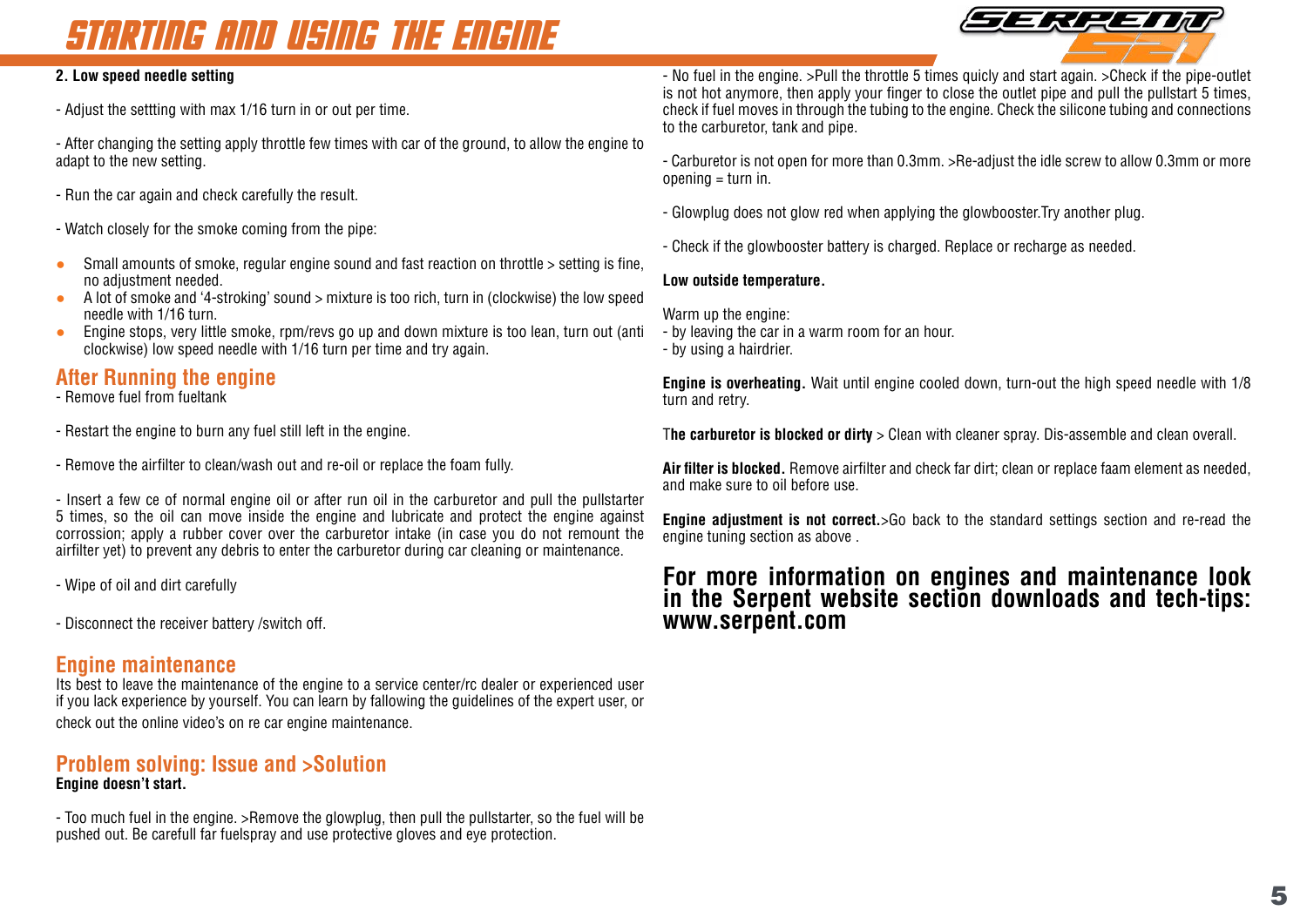

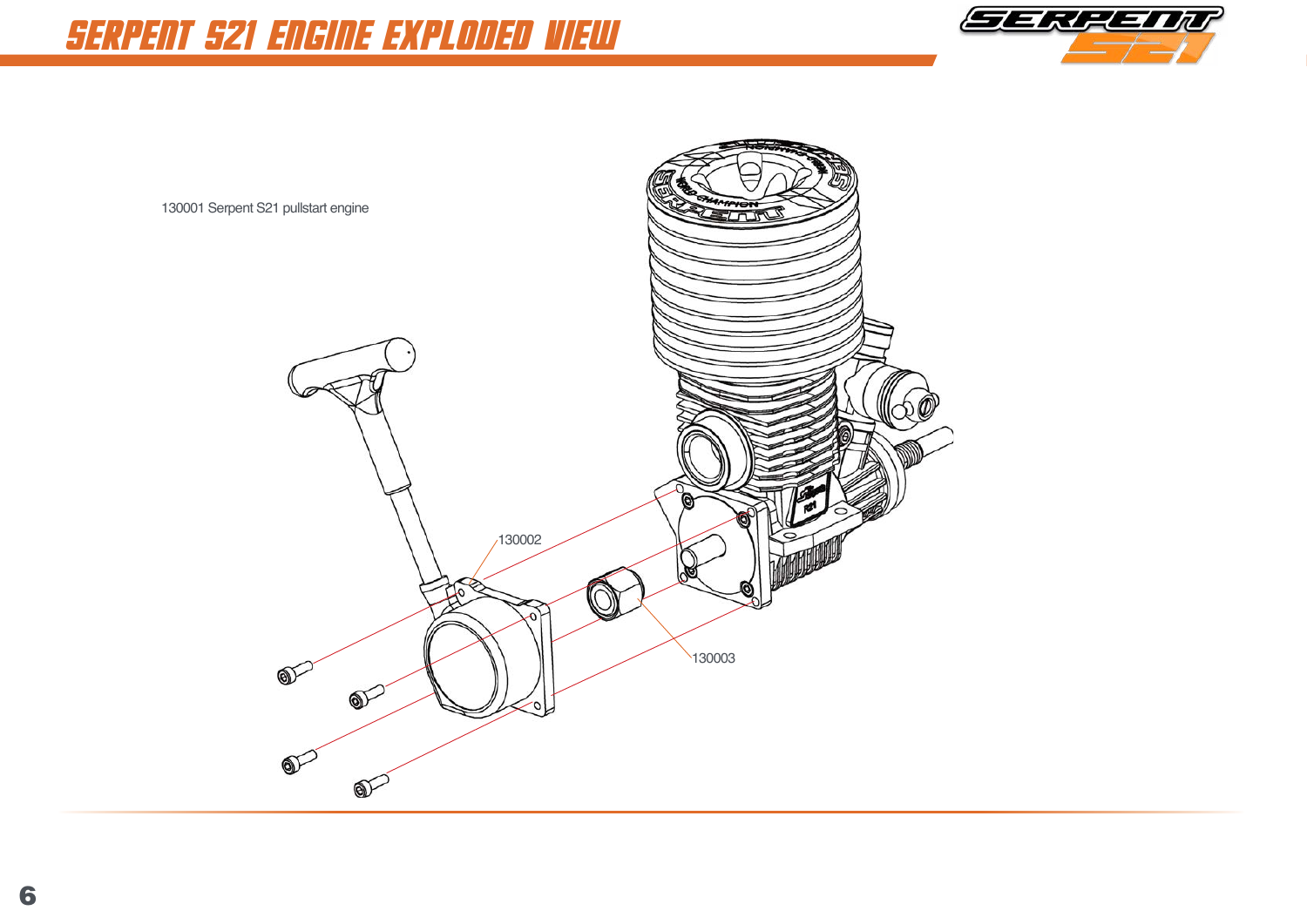